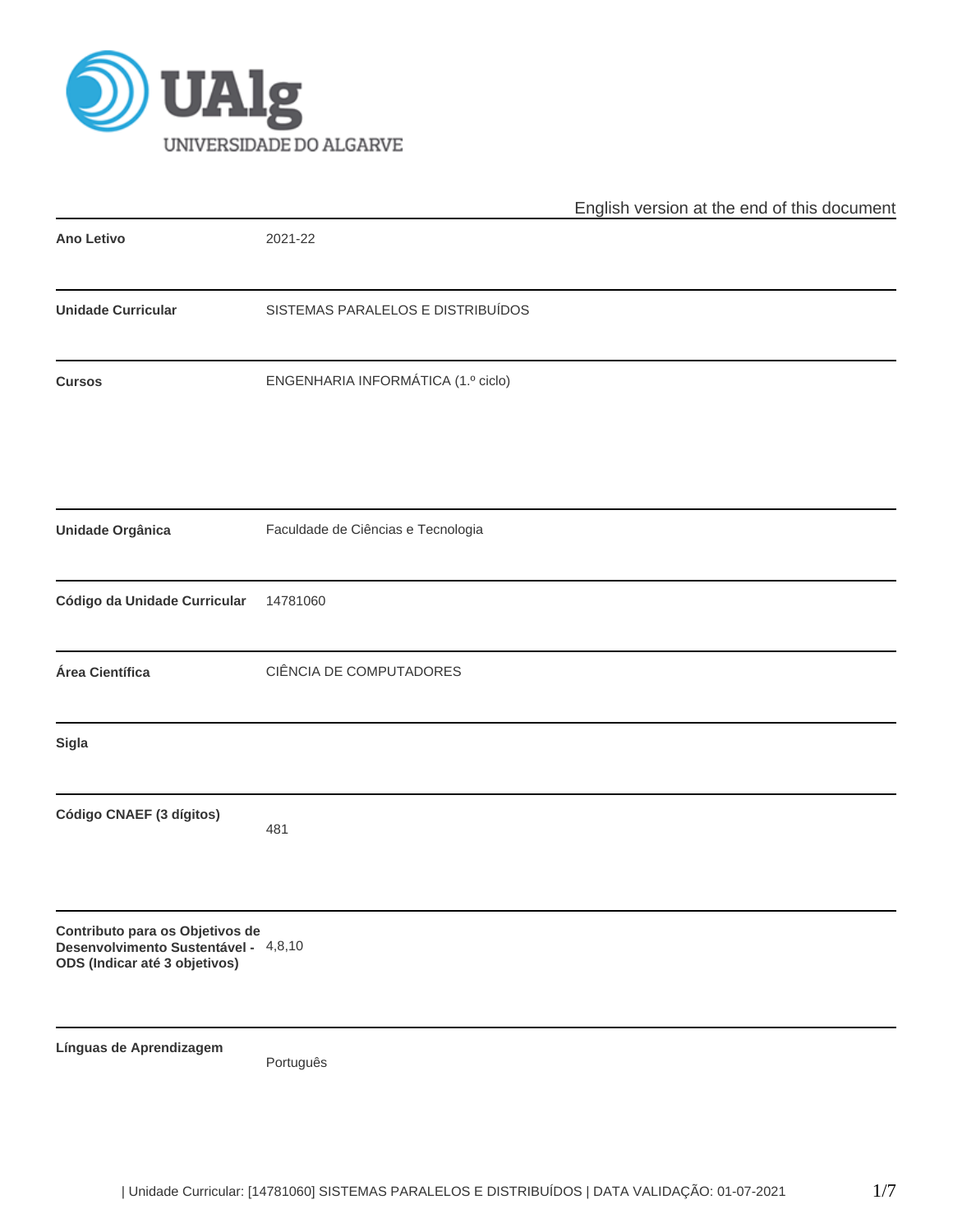

**Modalidade de ensino**

Presencial

**Docente Responsável** Maria Margarida da Cruz Silva Andrade Madeira e Carvalho de Moura

| <b>DOCENTE</b>                                         | TIPO DE AULA I TURMAS |                   | TOTAL HORAS DE CONTACTO (*) |
|--------------------------------------------------------|-----------------------|-------------------|-----------------------------|
| Maria Margarida Serra Marques Martins de Moura Saraiva | PI ·                  | T1: PL1: PL2: PL3 | 28T: 84Pi                   |

\* Para turmas lecionadas conjuntamente, apenas é contabilizada a carga horária de uma delas.

| <b>ANO</b> | <b>PERIODO DE FUNCIONAMENTO*</b> | <b>HORAS DE CONTACTO</b> | <b>HORAS TOTAIS DE TRABALHO</b> | <b>ECTS</b> |
|------------|----------------------------------|--------------------------|---------------------------------|-------------|
| $\Omega$   | ິ<br>ےت                          | 28T; 28PL                | 156                             |             |

\* A-Anual;S-Semestral;Q-Quadrimestral;T-Trimestral

# **Precedências**

Sem precedências

# **Conhecimentos Prévios recomendados**

Arquitetura de Computadores

Programação Imperativa

Programação orientada a objetos

Redes I

Sistemas Operativos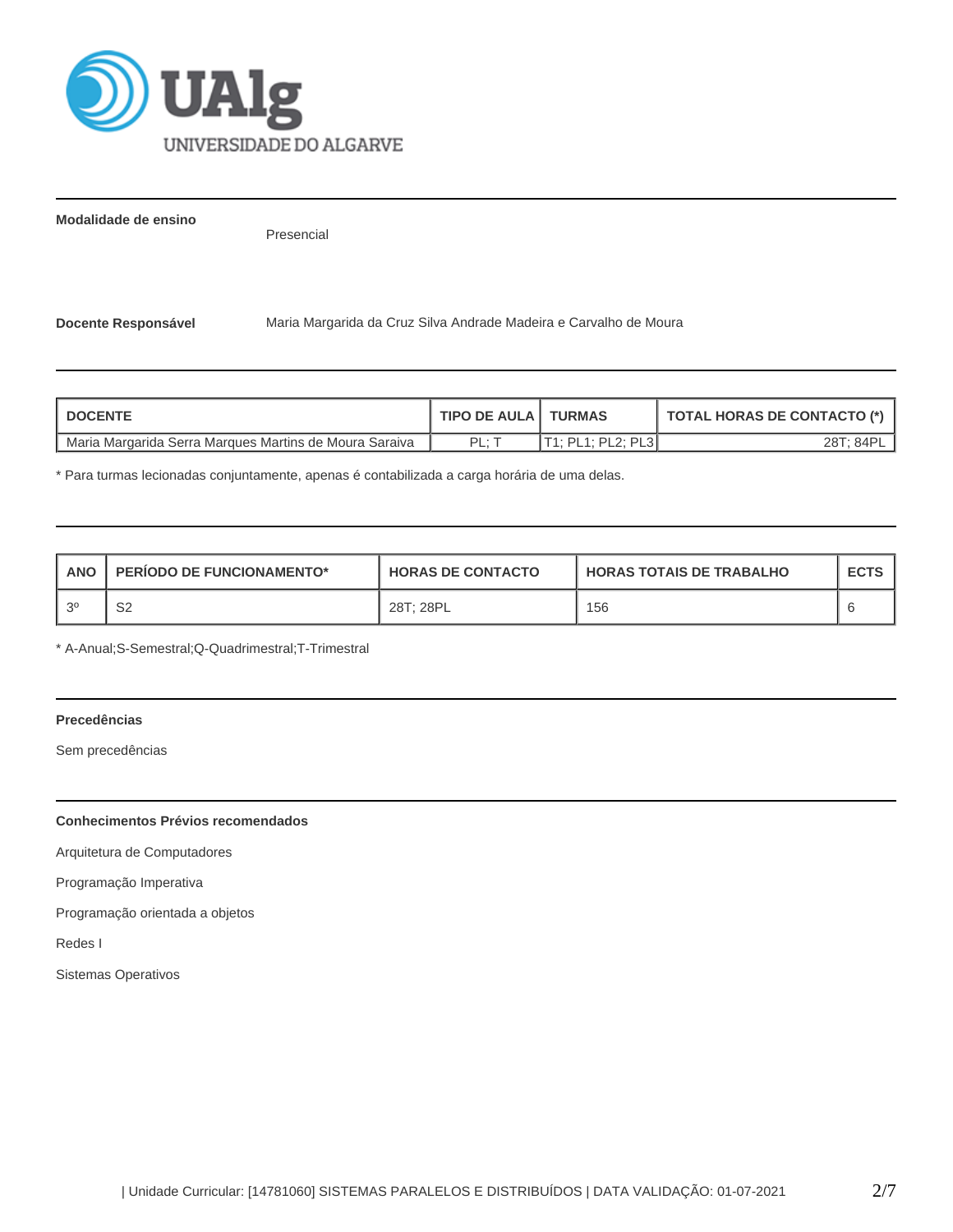

### **Objetivos de aprendizagem (conhecimentos, aptidões e competências)**

Nesta unidade curricular pretende-se introduzir os fundamentos sobre sistemas paralelos e distribuídos, fomentando uma visão global destes sistemas. No final da unidade, os alunos deverão:

a)Ser capazes de tipificar as diferentes abordagens ao processamento paralelo e distribuído, identificando os principais sistemas de suporte à construção de soluções;

b)Ter experiência prática da implementação de casos simples.

c)Dominar os fundamentos de sistemas distribuídos, nomeadamente comunicação, processos, gestão de nomes, segurança, tolerância de faltas.

d)Distinguir os conceitos associados ao desenho e implementação de algoritmos distribuídos, nomeadamente sincronização de processos distribuídos mediante a ordenação de eventos, observação e construção de estados globais, coordenação e consenso.

e)Compreender os conceitos associados à partilha de dados, nomeadamente transações e controlo de concorrência, transações distribuídas, replicação e consistência.

### **Conteúdos programáticos**

1-Motivação à utilização dos sistemas paralelos e distribuídos. Discussão de conceitos de hardware e software no contexto dos sistemas paralelos e distribuídos. Modelos de distribuição dos dados e do controlo da execução.

2-Processamento paralelo: desenho e implementação de aplicações paralelas; comunicação, sincronismo, deteção e resolução de impasses fatais; redes de processadores e distribuição de carga; medidas de avaliação de desempenho e estudo do impacto de formas alternativas de implementação no desempenho global do sistema.

3-Sistemas distribuídos: comunicação, processos, gestão de nomes, segurança, tolerância a faltas.

4-Sincronização de processos distribuídos: ordenação de eventos, observação e construção de estados globais; Consistência e replicação; Algoritmos distribuídos.

5-Modelos transacionais: Teoria da serialização; Controlo da concorrência; Validação e recuperação do estado; Sistemas transacionais distribuídos; Atomicidade e recuperação distribuídas; Aplicações.

#### **Metodologias de ensino (avaliação incluída)**

A lecionação da disciplina está organizada em torno de aulas teóricas expositivas e aulas práticas onde se promove o estudo e utilização de aspetos particulares.

A avaliação usa a modalidade de *avaliação por frequência*.

A parte da avaliação (P) feita ao longo do funcionamento da unidade curricular é realizada por meio de trabalhos práticos ou de síntese, que poderão requerer apresentação e discussão.

O exame (E) é prova individual, com eventual suporte computacional. Todos os alunos são admitidos a exame.

A nota final será  $F = 0.60 * P + 0.40 * E$ , não havendo lugar a provas complementares.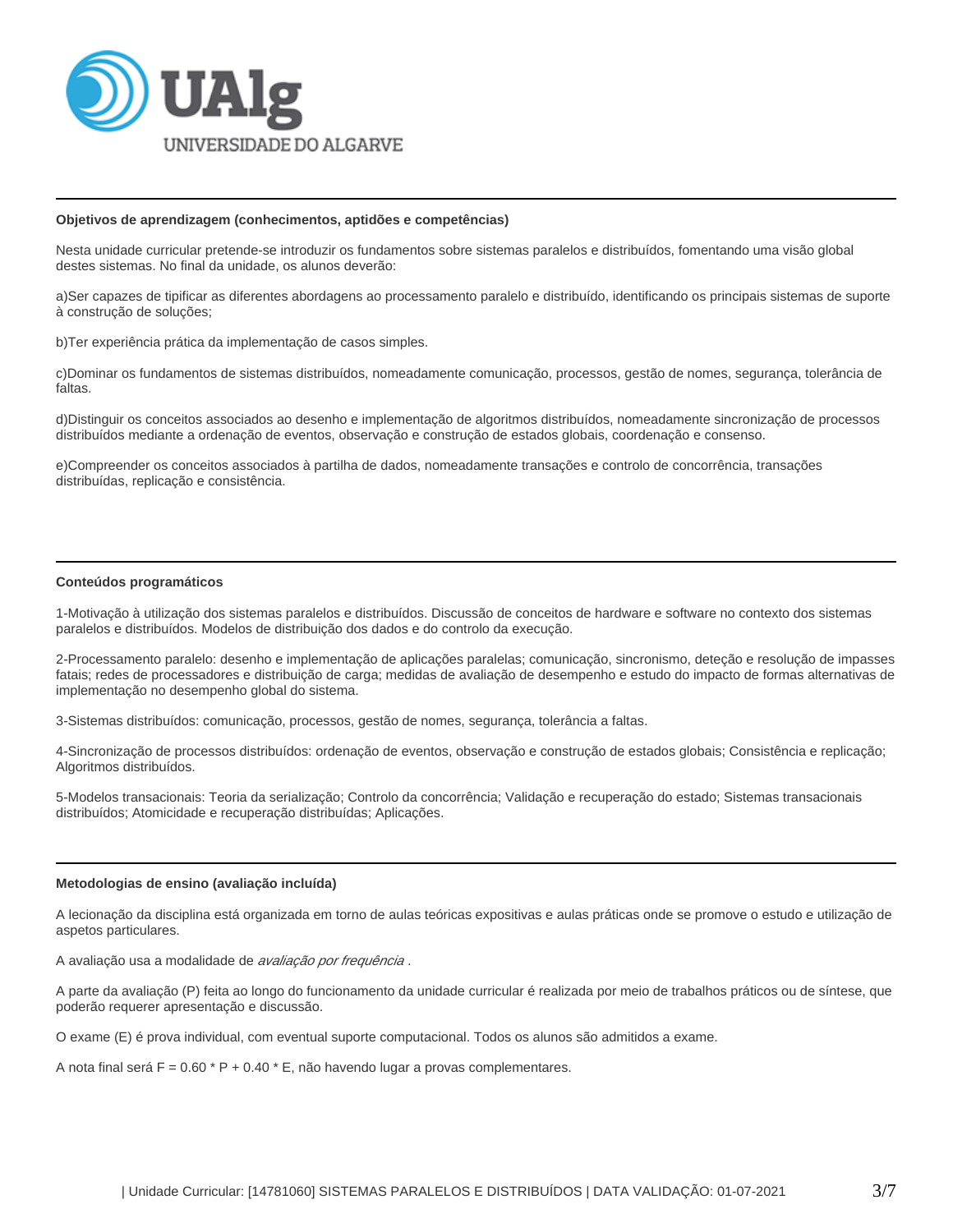

# **Bibliografia principal**

- Maarten van Steen and Andrew S. Tanenbaum, Distributed Systems, Third Edition, Published by Maarten van Steen, February 2017, ISBN: 978-90-815406-2-9 (digital version)

- George Coulouris, Jean Dollimore, Tim Kindberg and Gordon Blair, Distributed Systems - Concepts and Design, Fifth Edition, published by Addison Wesley, May 2011, ISBN 0-13-214301-1g.

. Hwang, Fox, and Dongarra, Distributed and Cloud Computing: from Parallel Processing to the Internet of Things, Morgan Kaufmann, October 2011.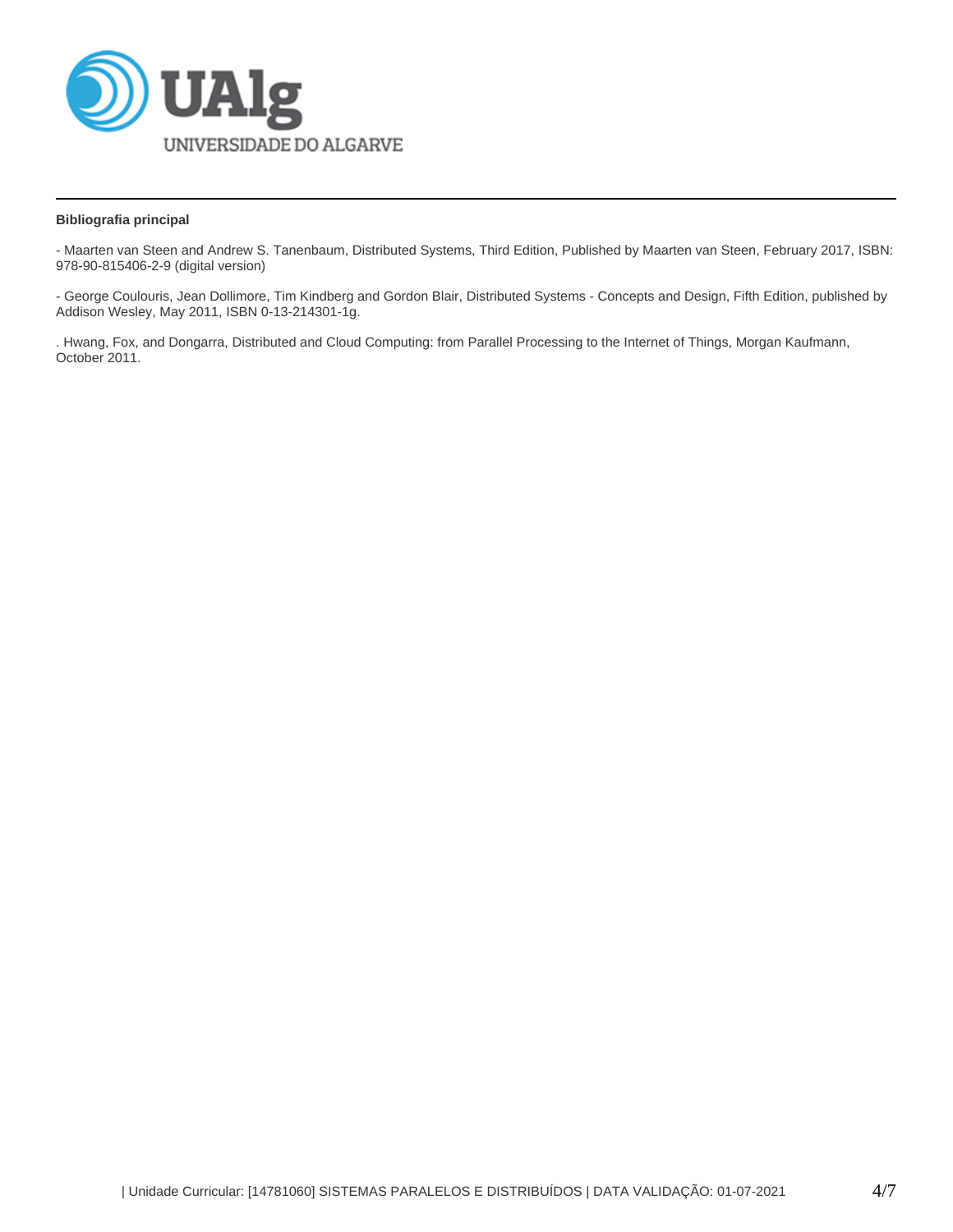

| <b>Academic Year</b>                                                                                   | 2021-22                                    |  |  |  |  |  |
|--------------------------------------------------------------------------------------------------------|--------------------------------------------|--|--|--|--|--|
| <b>Course unit</b>                                                                                     | PARALLEL AND DISTRIBUTED SYSTEMS           |  |  |  |  |  |
| <b>Courses</b>                                                                                         | INFORMATICS (COMPUTER SCIENCE) (1st Cycle) |  |  |  |  |  |
| <b>Faculty / School</b>                                                                                | FACULTY OF SCIENCES AND TECHNOLOGY         |  |  |  |  |  |
| <b>Main Scientific Area</b>                                                                            |                                            |  |  |  |  |  |
| Acronym                                                                                                |                                            |  |  |  |  |  |
| <b>CNAEF</b> code (3 digits)                                                                           | 481                                        |  |  |  |  |  |
| <b>Contribution to Sustainable</b><br><b>Development Goals - SGD</b><br>(Designate up to 3 objectives) | 4,8,10                                     |  |  |  |  |  |
| Language of instruction                                                                                | Portuguese                                 |  |  |  |  |  |
| <b>Teaching/Learning modality</b>                                                                      | In classroom.                              |  |  |  |  |  |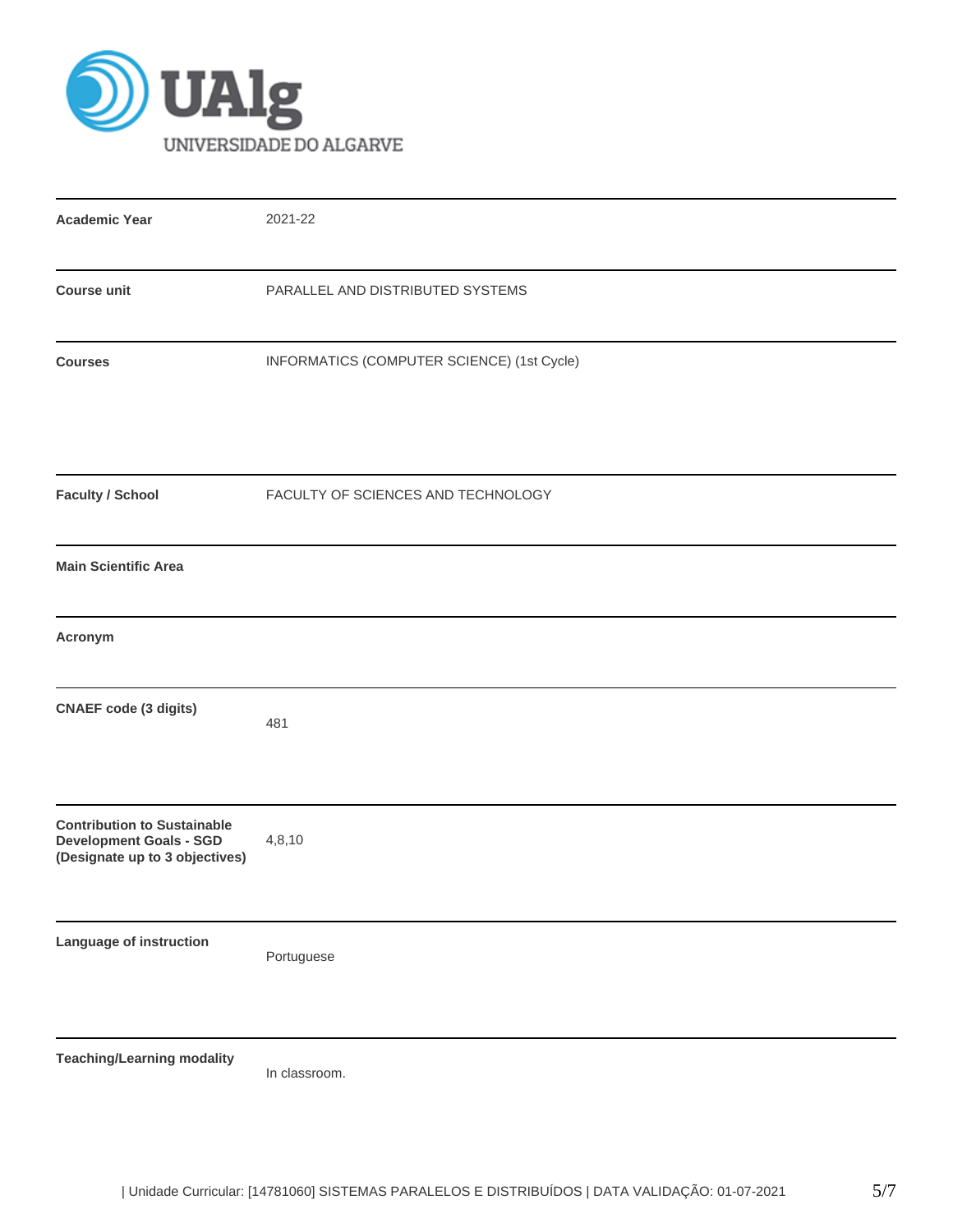

**Coordinating teacher** Maria Margarida da Cruz Silva Andrade Madeira e Carvalho de Moura

| Teaching staff                                           | <b>Type</b> | <b>Classes</b>    | Hours (*) |
|----------------------------------------------------------|-------------|-------------------|-----------|
| I Maria Margarida Serra Marques Martins de Moura Saraiva | ΡI<br>--    | T1: PL1: PL2: PL3 | 28T: 84PI |

\* For classes taught jointly, it is only accounted the workload of one.

| Con | TD. |                   | <u>те</u> |    |    |    | otal |
|-----|-----|-------------------|-----------|----|----|----|------|
|     | ''  | $\mathsf{L}$<br>ш | IЮ        | ШC | IЮ | ШΟ |      |

T - Theoretical; TP - Theoretical and practical ; PL - Practical and laboratorial; TC - Field Work; S - Seminar; E - Training; OT - Tutorial; O - Other

## **Pre-requisites**

no pre-requisites

## **Prior knowledge and skills**

Computer architecture

Imperative programming

Object oriented programming

Networks I

Operating systems

## **The students intended learning outcomes (knowledge, skills and competences)**

In this curricular unit, it is aimed an introduction of the fundamentals of parallel and distributed systems, fostering a global vision of these systems. Upon completing this unit, the students should:

a) be able to typify the different approaches to parallel and distributed processing, identifying the main support systems to build solutions;

b) have practical experience in the implementation of simple cases;

c) master the fundamentals of distributed systems, namely communication, processes, naming, security and fault tolerance;

d) distinguish the concepts involved in designing and implementing distributed algorithms, namely process synchronization through event ordering, observation and construction of global states, coordination and agreement;

e) understand the concepts involved in sharing data, namely transactions and concurrency control, distributed transactions, eeplication and consistency.